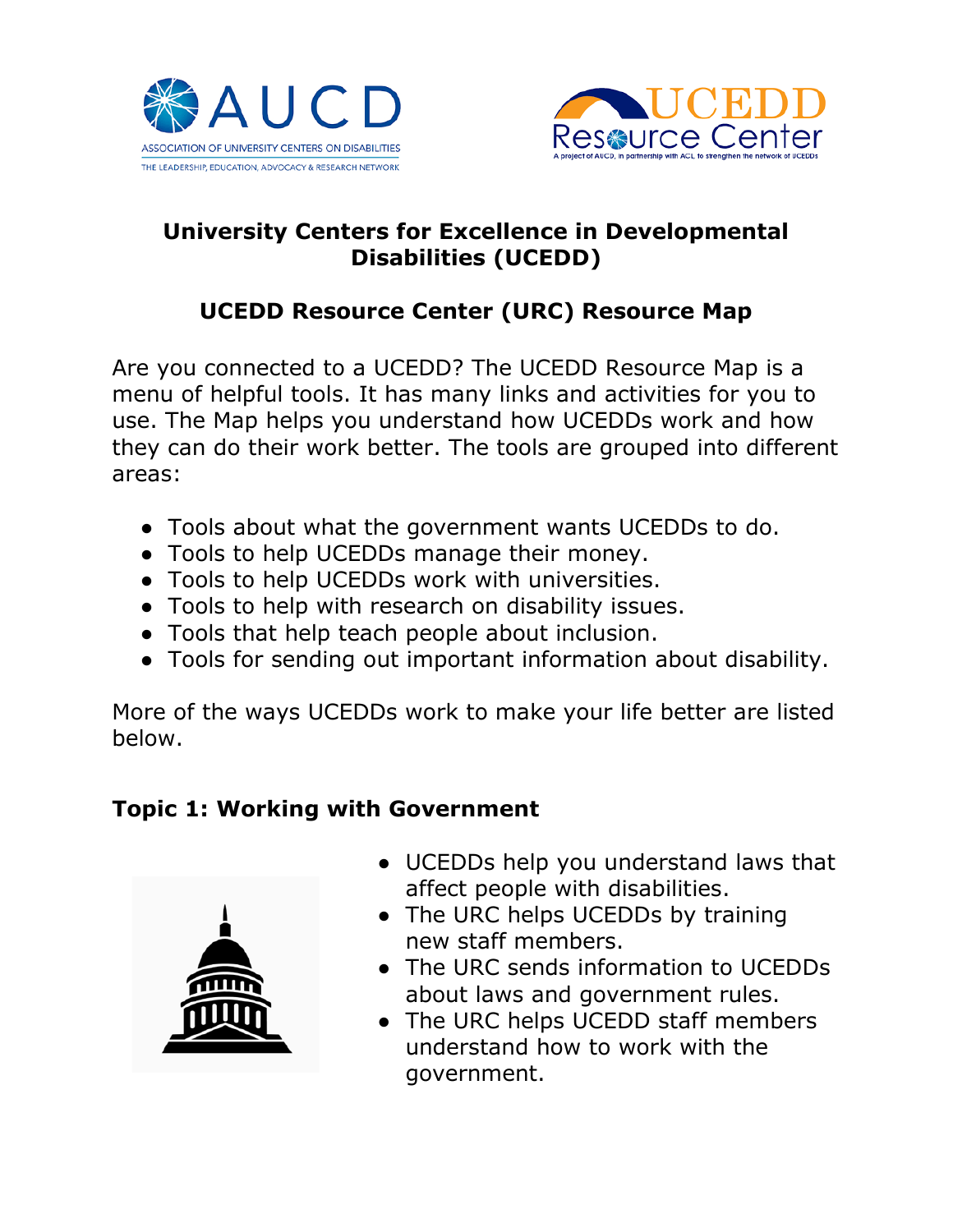# **Topic 2: Training (Core Function 1)**



- University Centers train people to be future leaders.
- The URC offers training tools, tips, and support.



● Trainees are from many different fields and parts of the country.



• Trainees are connected to other trainees and experts in other fields through newsletters and listservs.

# **Topic 3: Community Service (Core Function 2)**



- The URC offers Tip Sheets on different topics to help UCEDDs better serve their communities.
- The URC helps UCEDDs network within their community.
- There are links to tools that help UCEDDs be better community partners.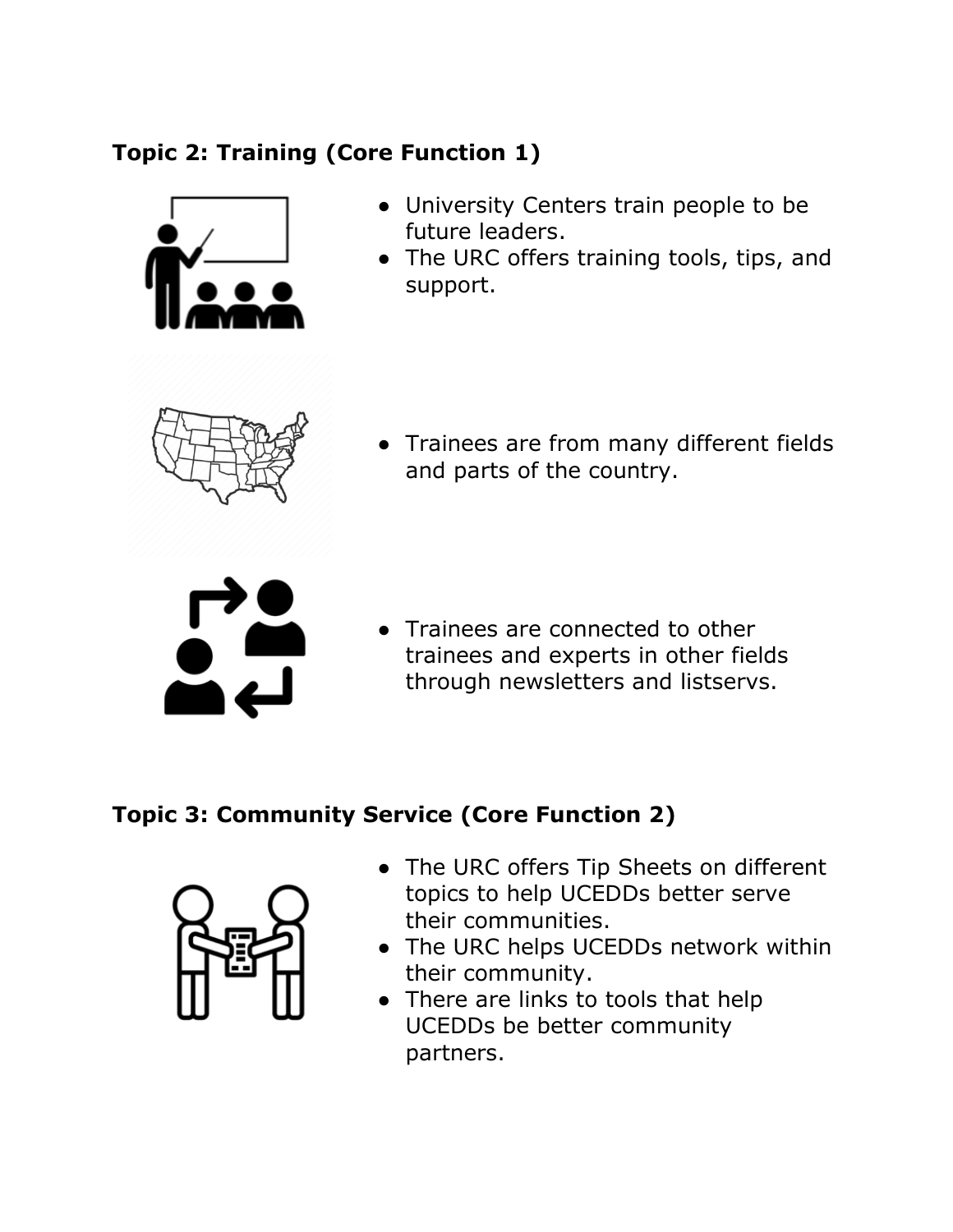## **Topic 4: Research and Evaluation (Core Function 3)**



- UCEDDs can watch webinars and be trained on research related topics.
- UCEDD staff can be part of different research activities.

## **Topic 5: Sending Out Information (Core Function 4)**



• The URC helps UCEDDs to be leaders in sending out important information.



• There are tools for making information more accessible and easier to understand.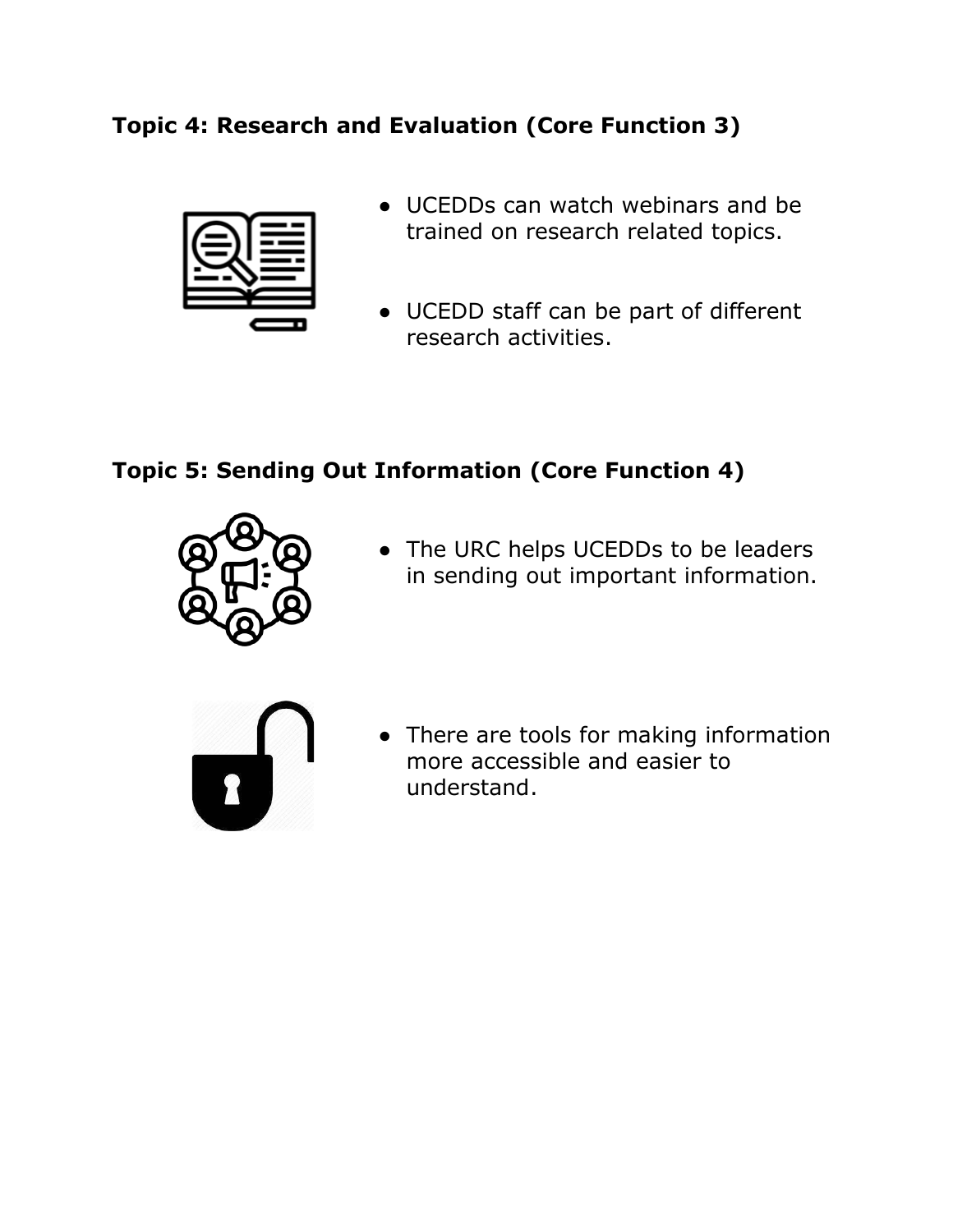### **Topic 6: Taking Part in the Public Policy Process**



● The URC offers many tools to UCEDDs on how to engage in public policy.



● Tools help UCEDDs connect with local, state, and federal policy work. Tools also offer training to understand the policy process.



• There are many policy committees that UCEDD staff can be part of.

#### **Topic 7: UCEDD Grants**



- UCEDDs are funded by money from grants.
- The URC offers UCEDDs tools and tips for writing and managing grants.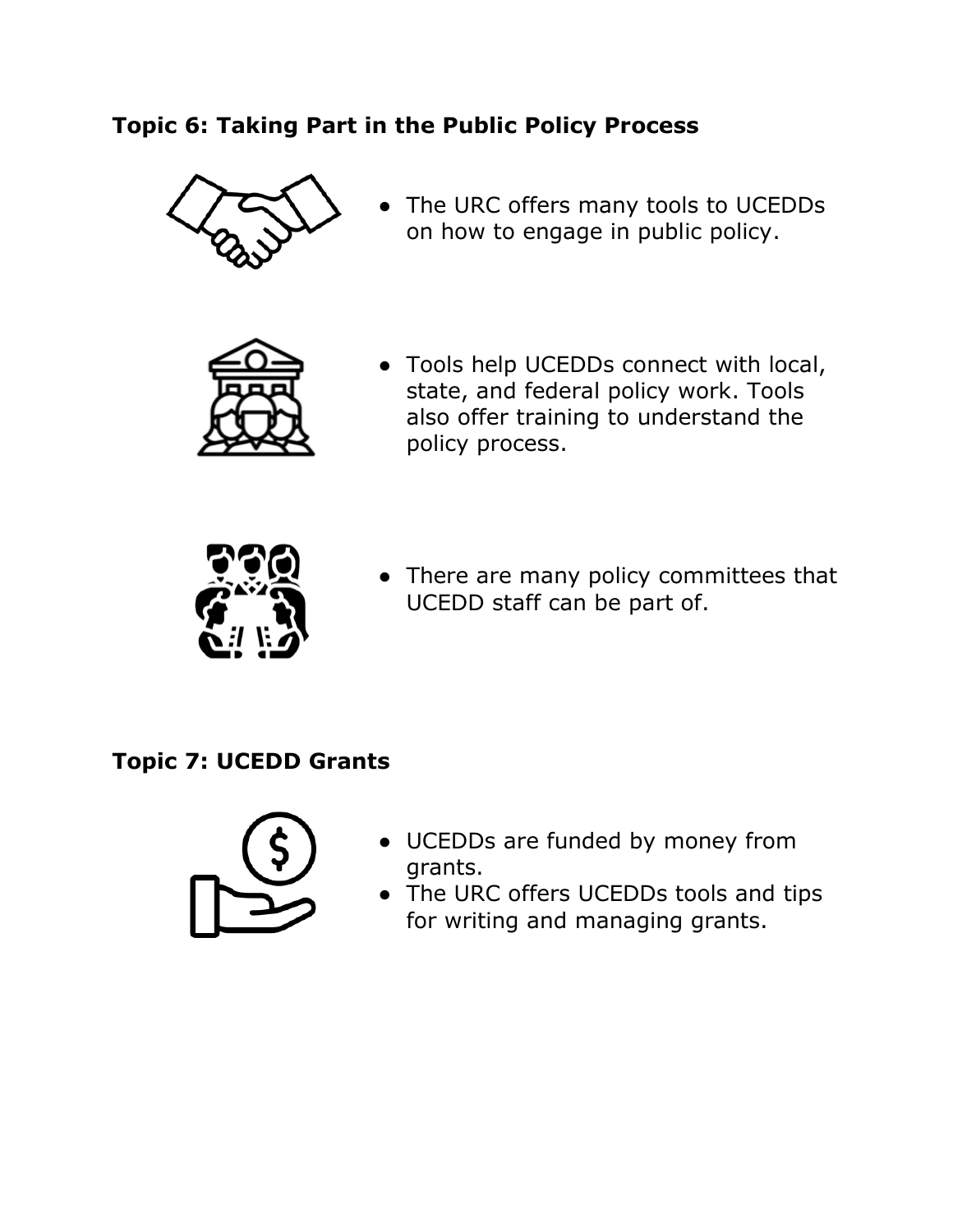## **Topic 8: UCEDD Reporting**



- UCEDDs have to complete reports on the work that they do each year.
- The URC offers guidance and examples of reports to help UCEDDs report their data correctly.

### **Topic 9: Consumer Advisory Committees (CAC)**



- Each UCEDD has a group that helps guide the center.
- The group is made up of community members with and without disabilities and others with lived experiences.



● The URC offers tools that help UCEDDs include CAC members in their research and grant writing activities.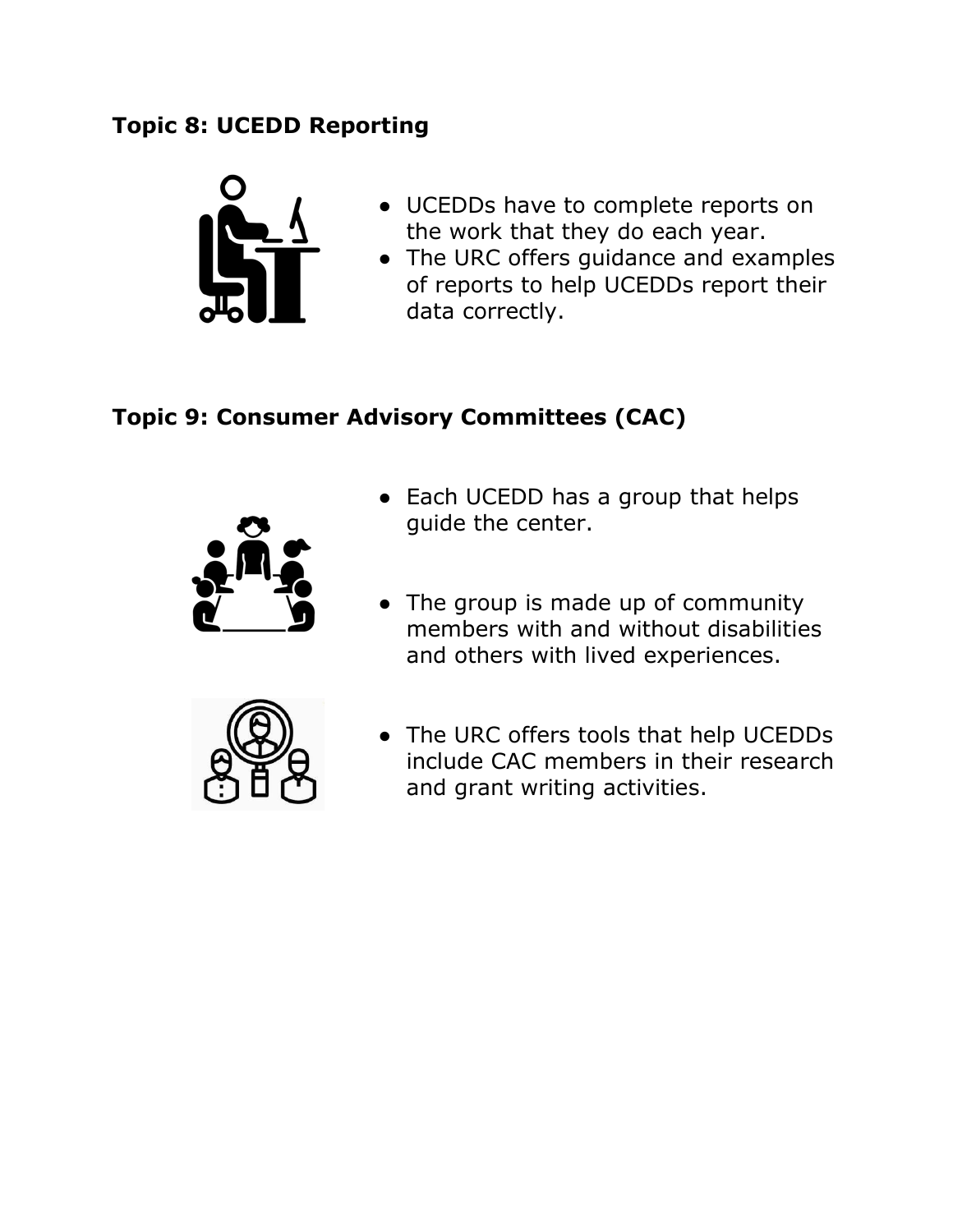### **Topic 10: UCEDD Operations and Finances**



- The URC Resource Map has links to webinars and tools to help UCEDDs get better at writing grants.
- There are tips for UCEDDs on how to use Core grant money to get more grants from other funding sources.



● There are tools to help UCEDDs build relationships with staff from universities and state agencies.

#### **Topic 11: University Relations**



- Most UCEDDs are part of a university in their state or territory.
- The URC offers tools to help UCEDDs become important parts of their host universities.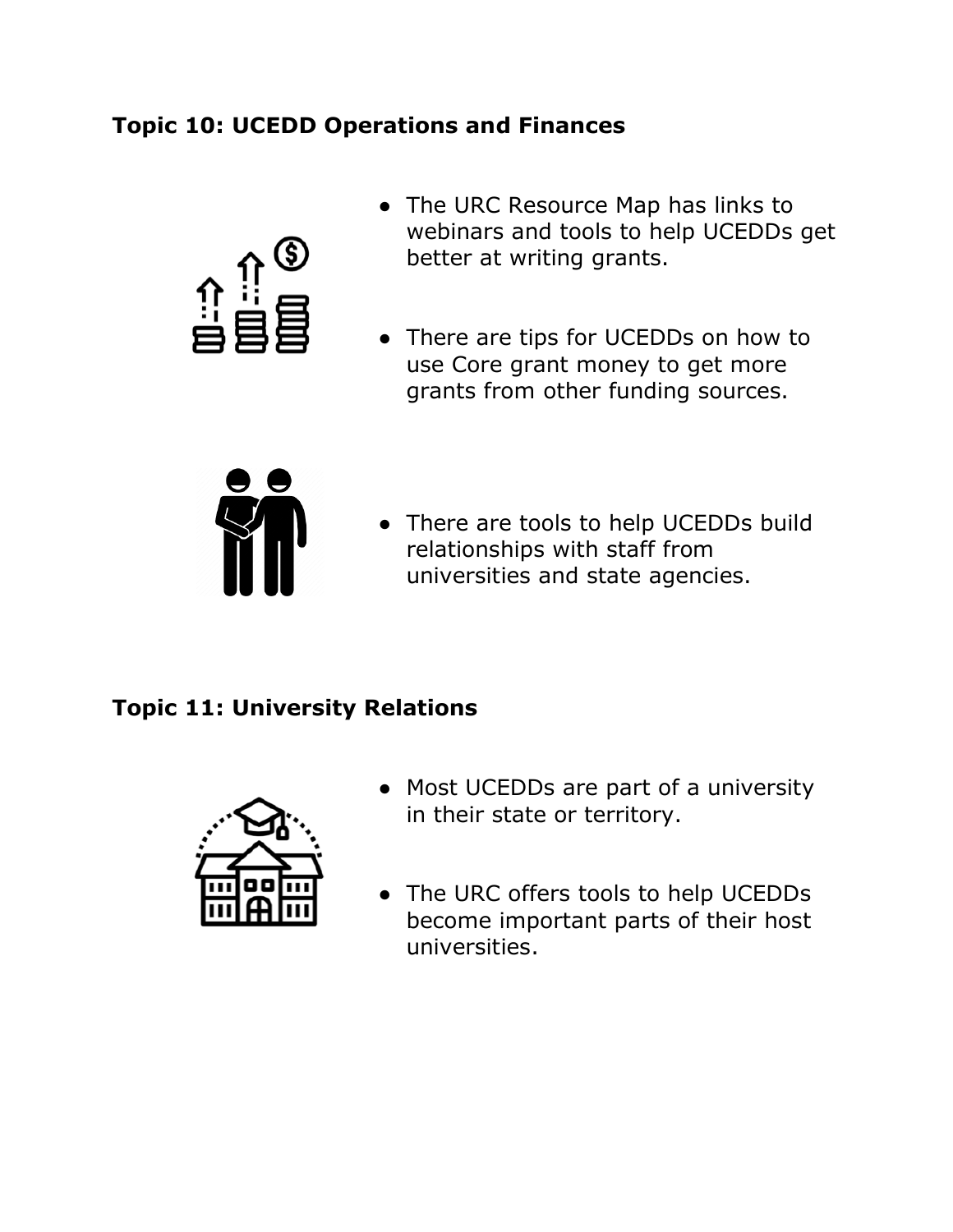## **Topic 12: Stakeholder Collaboration**



● UCEDDs are part of developmental disability networks in each state.



• The URC supports UCEDDs to be good partners with other state disability advocates and agencies.

# **Topic 13: Professional Development**



● The URC Resource Map offers links and tips for advancing your job skills.



● Going to the AUCD yearly meeting and leadership opportunities can help UCEDD staff become better at their jobs.



• There are many links listed on the map for training and connecting to other AUCD emerging leaders.